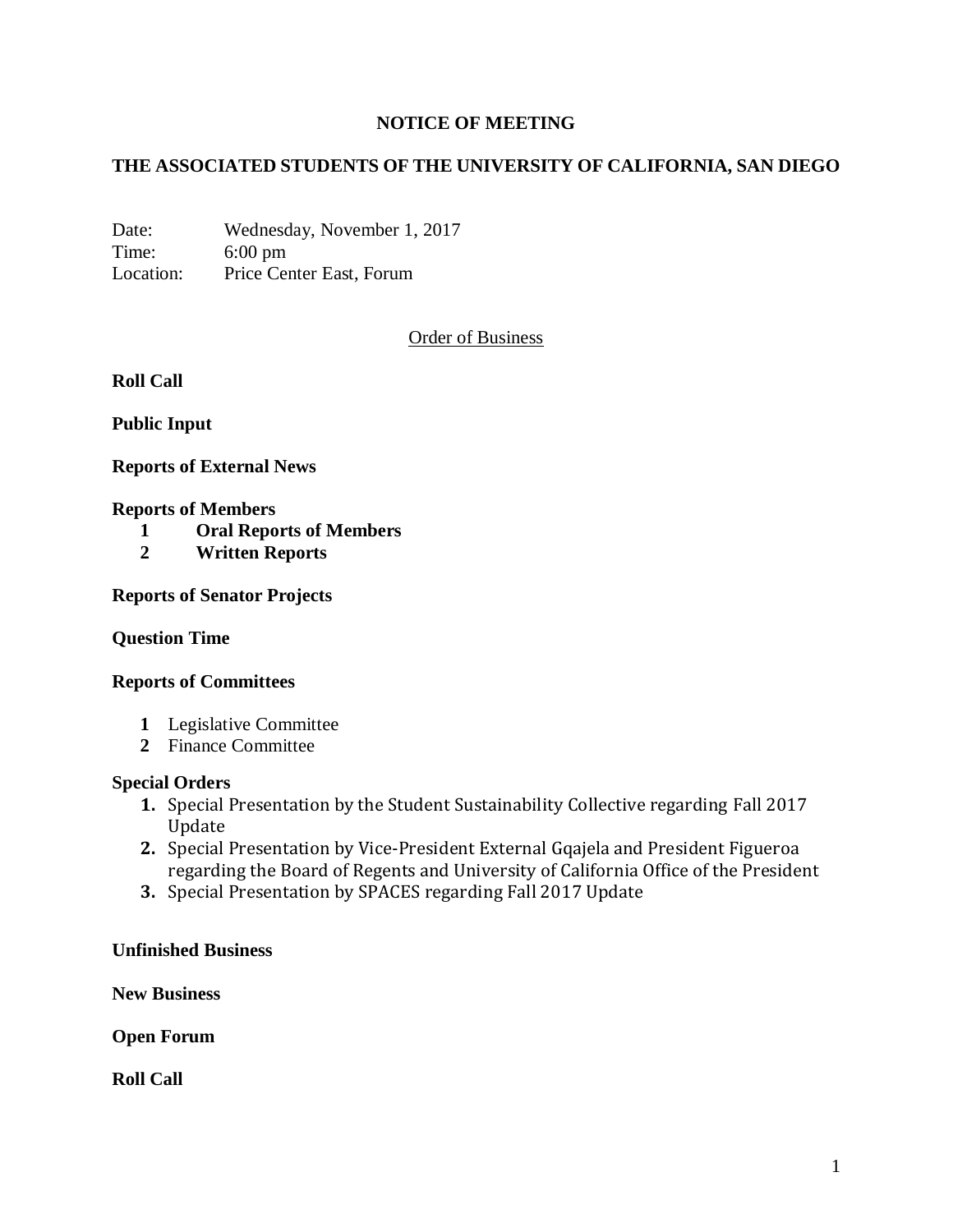# Bills in Committee

### **Legislative Committee**

- **L1.** Appointment of Nathan Park as A.S. Office of Finance Chief of Staff effective immediately until Week 10 of Spring Quarter. Sponsored by Andrew Thai.
- **L2.** Appointment of Hsinyi (Angela) Chen as A.S. Office of Finance Project Director effective immediately until Week 10 of Spring Quarter. Sponsored by Andrew Thai
- **L3.** Appointment of Sophia Nguyen Tran as A.S. Office of Finance Financial Analyst effective immediately until Week 10 of Spring Quarter. Sponsored by Andrew Thai.
- **L4.** Appointment of Bertina Zhang as A.S. Office of Finance Financial Analyst effective immediately until Week 10 of Spring Quarter. Sponsored by Andrew Thai.
- **L5.** Appointment of Rachel Lee as Triton Outfitters Marketing Intern effective immediately until appointment of successor. Sponsored by Andrew Thai.
- **L6.** Appointment of Max Varaday as Triton Outfitters Marketing Intern effective immediately until appointment of successor. Sponsored by Andrew Thai.
- **L7.** Appointment of Katherine Lee as Triton Outfitters Marketing Intern effective immediately until appointment of successor. Sponsored by Andrew Thai.
- **L8.** Appointment of Jon Bernabe as Triton Outfitters Marketing Intern effective immediately until appointment of successor. Sponsored by Andrew Thai.
- **L9.** Appointment of Angela Yang as Director of Outreach under the AS Office of the President effective immediately until Week 8 of Spring Quarter. Sponsored by Lesly Figueroa.
- **L10.** Appointment of Bhavika Kaneria as Policy Research Analyst under the AS Office of the President effective immediately until Week 8 of Spring Quarter. Sponsored by Lesly Figueroa.
- **L11.** Appointment of Celia Sanchez-Zelaya as Policy Research Analyst under the AS Office of the President effective immediately until Week 8 of Spring Quarter. Sponsored by Lesly Figueroa.
- **L12.** Appointment of Eniyah Johnson as Chief of Staff for the Office of Local Affairs effective immediately until the appointment of successor. Sponsored by Refilwe Gqajela.